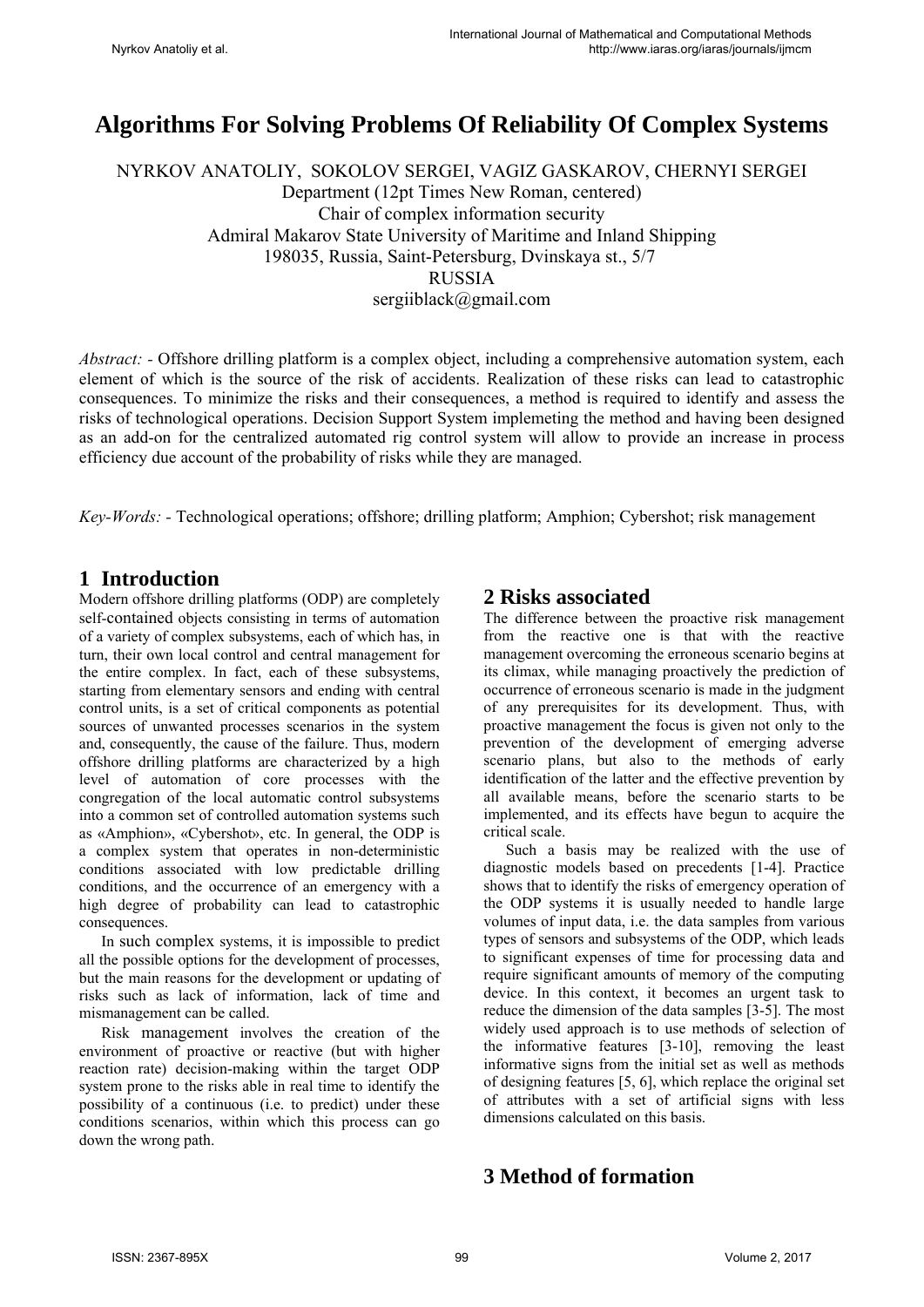The purpose of this paper is to develop a method of formation, and the reduction of initial samples among excess amounts and representative samples of the reduced dimensions.

Statement of the research problem. Suppose, we have

the initial fetch  $X = \langle x, y \rangle$ , S is a set of precedents by dependency  $y(x)$ ,  $x = \{x^{s}\}, y = \{y^{s}\}, s = 1, 2..., S,$ 

which are characterized by a set N of the input features

 ${x_j}$ ,  $j = 1, 2,..., N$ , where j is a number of a feature, and output feature y.

Development of sampling method and preservation of samples, located on the borders of the classes. In order to detect samples which are situated on the borders of the classes, it is necessary to solve the problem of cluster analysis. This requires determining the distances between all the samples in the sample feature space, which, in turn, requires either download the entire sample in a computing device memory, or perform multiple passes needed by the original sample. As a rule, the former becomes impossible due to the limited volume of memory, the latter–due to the considerable time expenditure. Furthermore, this approach leads to the necessity of storing and processing the distance matrix between instances of large dimension.

To address the shortcomings outlined above, it is proposed to replace processing of the vector description samples for processing of their descriptions in the form of numeric scalars. Recent instances characterize the situation in the feature space. Replacing the samples characterized by N signs for the scalar image, thus, we display the N-dimensional feature space in the onedimensional space.

The sample displayed in one-dimensional space allows allocating intervals of its values on the axis of the measurement corresponding to clusters of different classes in the original space N measurements. Defining the beginning and end of each range of values at onedimensional axis, you can select items that are in the vicinity of the edge of intervals.

To solve the outlined problems the modified multilevel model of the argument group accounting method is used that provides identification of the structure of combinatorial model. Flowchart of the combinatorial model of the argument group accounting method where the following symbols are adopted:

1 – Start.

2 – The input of the experimental data, evaluation of the response function values by the experimental data *Yi* and values of the model arguments  $X_{ij}$  ( $i = 1,..., N$ ;  $j = 1$ ,..., *М*); *N* is the number of measurements; *М* is the number of output values of the model.

3 – Ranking of the points  ${Y_i}$  by dispersion; segregation of training  ${YB_i}$  and testing  ${YA_i}$ sequences;  ${YB<sub>i</sub>}$  are points with smaller values of output dispersion;  ${YA<sub>i</sub>}$  is a point with its larger value.

4 – Evaluation of a number of particular descriptions *К*:

$$
K = C_m^2 = \frac{M!}{2!(M-2)}.
$$

 $K = C_m^2 = \frac{M}{2!(M-2)}$ .<br>5 – Start of the cycle by the selection rows: *S* = 1.

6 – Start of the cycle by the particular descriptions.

7 – The selection of the structure for 2 variables of the *G*-description.

8 – Start of the cycle by the structures:  $L = 1$ .

9 - The calculation of the parameters for model least square method with the *G* – th description for  ${YA_i} (A_a)$ 

 $W \{YB_i\} (A_b)$  calculation of  $\eta_{\tilde{n}m}$  the  $G$  – th description.

 $10 - (L = 1)$ ?, if «Yes» jump to 11, otherwise to 13.

11 – Establishment of the criteria, the *G* – th description:  $KR_G = \eta_{\tilde{m}i}$ ;  $L = L + 1$ .

12 – Amplification of the structure. The end of the cycle, return to 9.

 $13 - (KR_G \leq \eta_{\tilde{n}m})$ ?, if «No» jump to 11, otherwise to 14.

 $14 - As the G - th description we take the structure,$ corresponding to  $(L-1)$  cycle, the calculation of the variable for the  $G$  – th description  $Z_{qi}$  ( $i = 1,...,N$ ); in the next row of selection  $\{Z_{qi}\}$  they are the arguments for partial descriptions

15 -  $(G = K)$ ?, if «No» return to 7, if Yes, jump to 16.  $16 - G = G + 1$ .

17 – Selection of *М* best partial descriptions for *mіn*   $KR_G$ ;  $KRl_s = \min$   $KR_G$  (1,…, *K*).

18 -  $(S = 1)$ ?, if «Yes» jump to 19, otherwise to 20.

19 -  $S = S + 1$  and return to 6.

20 -  $(KR1_S < KR1_{S-1})$ ?, if «No» jump to 21, otherwise return to 19.

21 – The establishment of the optimal structure of the model: the structure of the optimal complexity is referred as to the structure of the model with the least value of the selection criterion in the previous  $(S - 1)$  - *m* selection row.

#### $22 -$ The end.

Let us take as an example the control system for the processes of the underwater quarrying of the shell deposits in the Sea of Azov. Let us represent the combinatorial model of group method of data handling of the control system as a tuple:

$$
\sum \!=\! \left\langle T, I, W, D_I, D_X, Z, V, P, X, Q, \Theta, \varphi \right\rangle \;,
$$

where *T* are arrays of time points; *I* is information about the state of the object under the control; *W* is information about the ambient environment;  $D_I$  is an array of admissible values for the state of the object under the control;  $D_X$  is an array of the admissible control operations; *Z* - is the array of the operational targets; *V* are capabilities of the computing tools; *P* is information about the systems of priorities; *X* are arrays of the control operations; *Q* is an array of links between *I* and  $X$ ;  $\Theta$  is an array of regularities in the object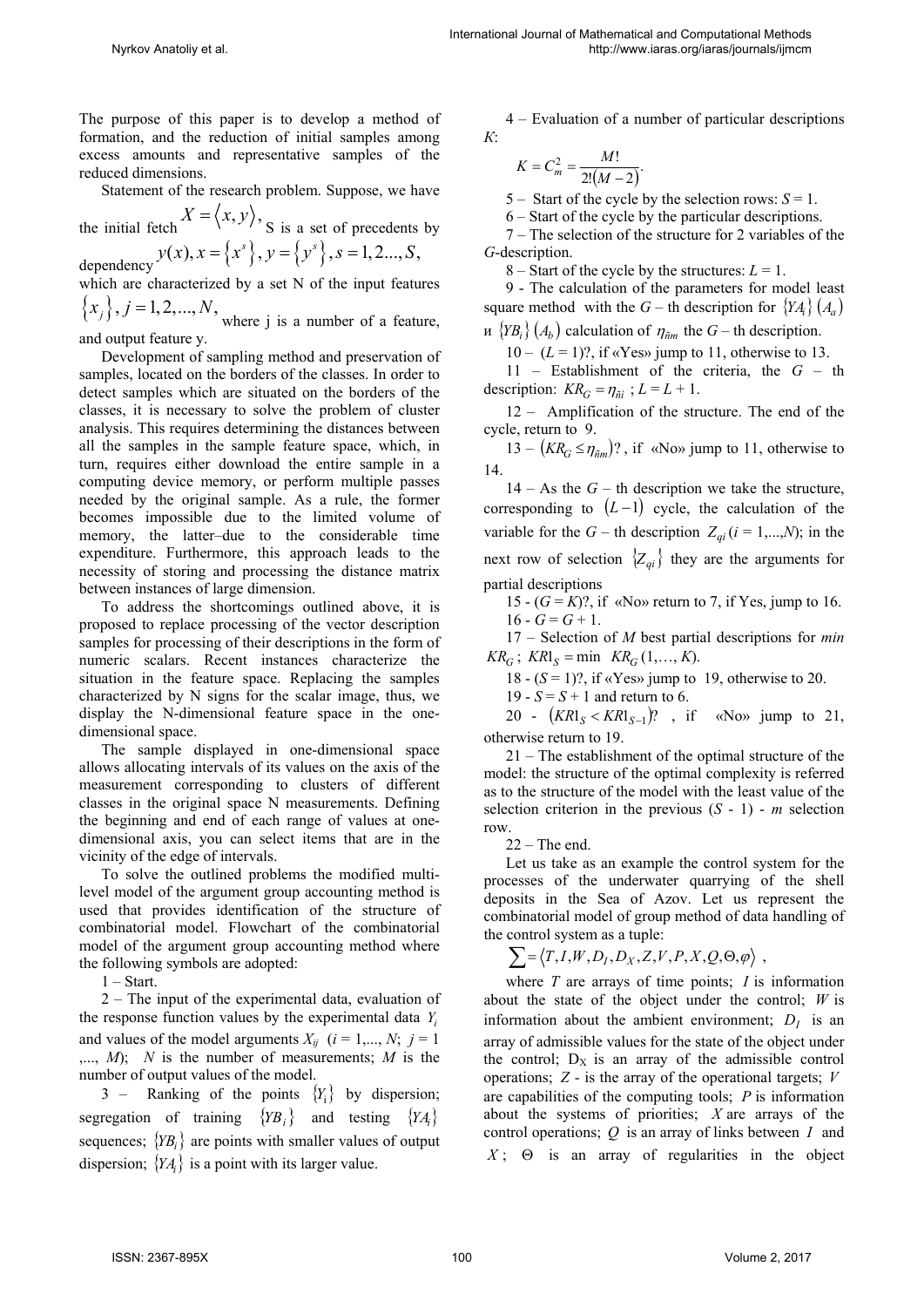performance;  $\varphi$  are images that characterize the process of decision search.

## **4 Phased math blocks**

In order to realize  $\varphi: I \to X$ , it is proposed the following order of the logic and mathematical stages in the decision-making process:

1. Statement of the problem situation *S* :

$$
\varphi_1 = \langle T, I, D_I, W, Z, S \rangle, \tag{1}
$$

2. Classification of situations:

$$
\varphi_2 = \langle S, K_1, K_2, P_1 \rangle \tag{2}
$$

where  $K_1$ ,  $K_2$  u  $P_1$  are arrays of the situation classes respectively, classification rules and expert preferences during the situation assessment  $(P_1 \in P)$ 

3. The selection of the strategy for decision search (for problem statement)

$$
\varphi_3 = \langle S, Q, \Theta, R, P_2 C \rangle \tag{3}
$$

where  $R$  are resources to settle the problem situation;  $P_2$ ,  $C$  are arrays of preferences while selecting the strategies and strategies for search of the control decisions (adjustment of the production plans, replacement of resources) respectively.

4. Design of the decision search model

$$
\varphi_4 = \langle S, K, C, P_3, M \rangle \tag{4}
$$

where  $P_3$ , *M* are arrays of the preferences of the decision-maker while modelling and during formation of the models.

5. Creation of the decision search procedure

$$
\varphi_5 = \langle M, V, P_4, A \rangle \tag{5}
$$

where  $V, P_4, A$  are arrays respectively capabilities of the means of the computing system (models, algorithms, modules, communication means, etc.), advantages of the decision-maker during creation of the decision search procedure and algorithm procedures of the decision search.

6. Statement of the decision variant

$$
\varphi_6 = \langle M, A, X, F, P_5 \rangle \tag{6}
$$

where *F* is an array of criteria for assessment of the decision utility.

7. Decision choice

$$
\varphi_7 = \left\langle M, F, P_6, X^* \right\rangle, \tag{7}
$$

where  $P_6$  is an array of benefits (of informal character) during decision-making;  $X^*$  is the best solution made by the decision-maker based on the assessments.

The above stages for decision search make possible to state the problem of adaptation which involves the statement of the procedure of search *A* of the control operations *X* regarding the state of the object *I* and impact of the ambient environment  $W$ . The process of the alternatives search consists of three essential functional

blocks:

Block **1** - the statement of the situation *S* - designed to reveal and describe in certain terms the situation *S* of the state of the object *I* under the control and the ambient environment *W* , the decision-maker's experience, functioning of this block including the stages  $\varphi_1$  and  $\varphi_2$  may be expressed as follows :

$$
\psi_1: I \times W \times P \to S \tag{8}
$$

Block  $2$  – designing of the model  $M$  - aimed at creating the logic and mathematical models for search the models of the decision alternatives to settle the current problem situation; and at functioning of this block comprising the stages  $\varphi_3$  and  $\varphi_4$ , may be expressed as follows:

$$
\psi_2: S \times C \times P \to M \tag{9}
$$

Block 3 – statement of the search procedures *A* designed to state and select the alternative operations based on model *M* , procedures for searching the alternatives for decision *A* and the system of the decision-maker's advantages.

Functioning of this block involving the stages  $\varphi_5$ ,  $\varphi_6$ and  $\varphi_7$  may be written as:

$$
\psi_3: M \times A \times P \to X \tag{10}
$$

In general the adaptive model to search the alternatives of decision is as follows:  $I \rightarrow S \rightarrow M \rightarrow X$  $\uparrow$  *Y<sub>1</sub>*  $\uparrow$  *Y<sub>2</sub>*,  $\uparrow$  *Y<sub>3</sub>*, where *Y<sub>1</sub>*, *Y<sub>2</sub>*, *Y<sub>3</sub>* are functions according to the description of the situation in a certain language; its transformation into the formal model and the statement of the procedure of decision-making.

The above stages of functioning are capable to adapt to the situation due to the designing and adjusting the elements of the decision alternatives search (models, strategies, algorithms).

The process of formalizing the decision of tasks in a particular domain can be represented in a model, expressed the set of arrays  $M = \langle X, A, Y, F \rangle$ , where X, A, *Y* are arrays of respective control, fixed and controlled parameters of the environment; *F* is an array of functional dependencies which link the elements of arrays  $X, A, Y$ . In order to realize the dialogue in a better way, let us introduce brief verbal characteristics of the relevant parameters in arrays  $X, A, Y$ . In this case arrays *X* and *Y* will be represented as set of the following regular pairs:  $X = \{(h_i, x_i)\}\$ i  $\in I = \overline{1, n}\}$ .  $Y = \{(h_i, Y_i)\}\$ *i*  $\in J = \overline{1,m}\}$ , and arrays *A* are a set of following regular triplets  $C = \{h_\ell, a_\ell, a_\ell^R\}$   $\ell \in L = \overline{1, L}\},\$ where  $h_i, h_j, h_\ell$  are titles of the relevant parameters;  $f(x_i, y_j, a_\ell)$  are their type codes;  $a_\ell^R$ - are known

quantitative values for the fixed parameters.